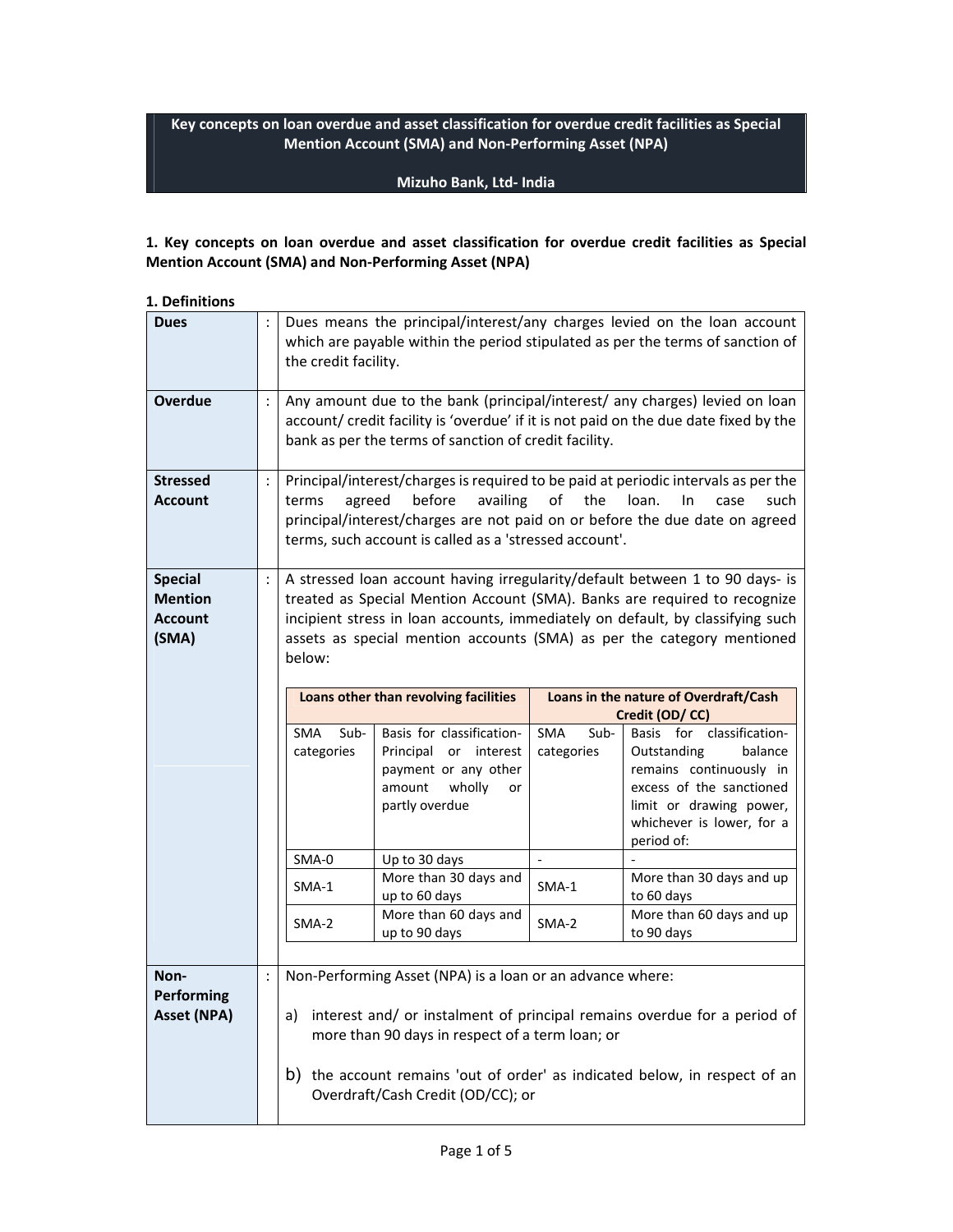|                                                 | c) the bill remains overdue for a period of more than 90 days in the case of<br>bills purchased and discounted; or<br>d) the instalment of principal or interest thereon remains overdue for two<br>crop seasons for short duration crops; or |  |  |
|-------------------------------------------------|-----------------------------------------------------------------------------------------------------------------------------------------------------------------------------------------------------------------------------------------------|--|--|
|                                                 | e) the instalment of principal or interest thereon remains overdue for one<br>crop season for long duration crops.                                                                                                                            |  |  |
| Out of order                                    | OD/CC account shall be treated as 'out of order' if:                                                                                                                                                                                          |  |  |
| for Overdraft/<br><b>Cash Credit</b><br>(OD/CC) | a) the outstanding balance in the OD/CC account remains continuously in<br>excess of the sanctioned limit/drawing power for 90 days, or                                                                                                       |  |  |
|                                                 | the outstanding balance in the OD/CC account is less than the sanctioned<br>b)<br>limit/drawing power but there are no credits continuously for 90 days, or                                                                                   |  |  |
|                                                 | the outstanding balance in the OD/CC account is less than the sanctioned<br>c)<br>limit/drawing power but credits are not enough to cover the interest<br>debited during the previous 90 days period.                                         |  |  |
| <b>Categories of</b><br><b>NPA</b>              | NPA are classified under following three categories based on the period for<br>which the asset has remained non performing and the realisability of the dues:                                                                                 |  |  |
|                                                 | a) Substandard asset: Loan account/credit facility that has remained NPA for a<br>period of less than or equal to 12 months.                                                                                                                  |  |  |
|                                                 | b) Doubtful asset: Loan account/credit facility if it has remained in the<br>substandard category for a period of 12 months i.e. NPA for more than 12<br>months.                                                                              |  |  |
|                                                 | c) Loss asset: Loan account/credit facility is considered uncollectible and of<br>such little value that its continuance as a bankable asset is not warranted<br>although there may be some salvage or recovery value.                        |  |  |

### **2. Other points related to NPA/ SMA classification**

- a) **Asset Classification to be borrower-wise and not facility-wise:** In case any one of the credit facility granted by a bank to a borrower becomes NPA, all the credit facilities granted to a borrower by that bank shall be treated as NPA.
- b) **Non-renewal/ review of credit limits:** A credit facility where the regular/ ad-hoc credit limits have not been reviewed/renewed within 180 days from the due date/ date of ad-hoc sanction- shall be classified as NPA.
- **c) Non submission of stock statements:** For loans sanctioned against the security of stock & book debts, if Stock Statement for determining Drawing Power is older than three months, the account would be deemed as 'irregular'. If such irregularity exists for a continuous period of 90 days, the account shall be classified as NPA.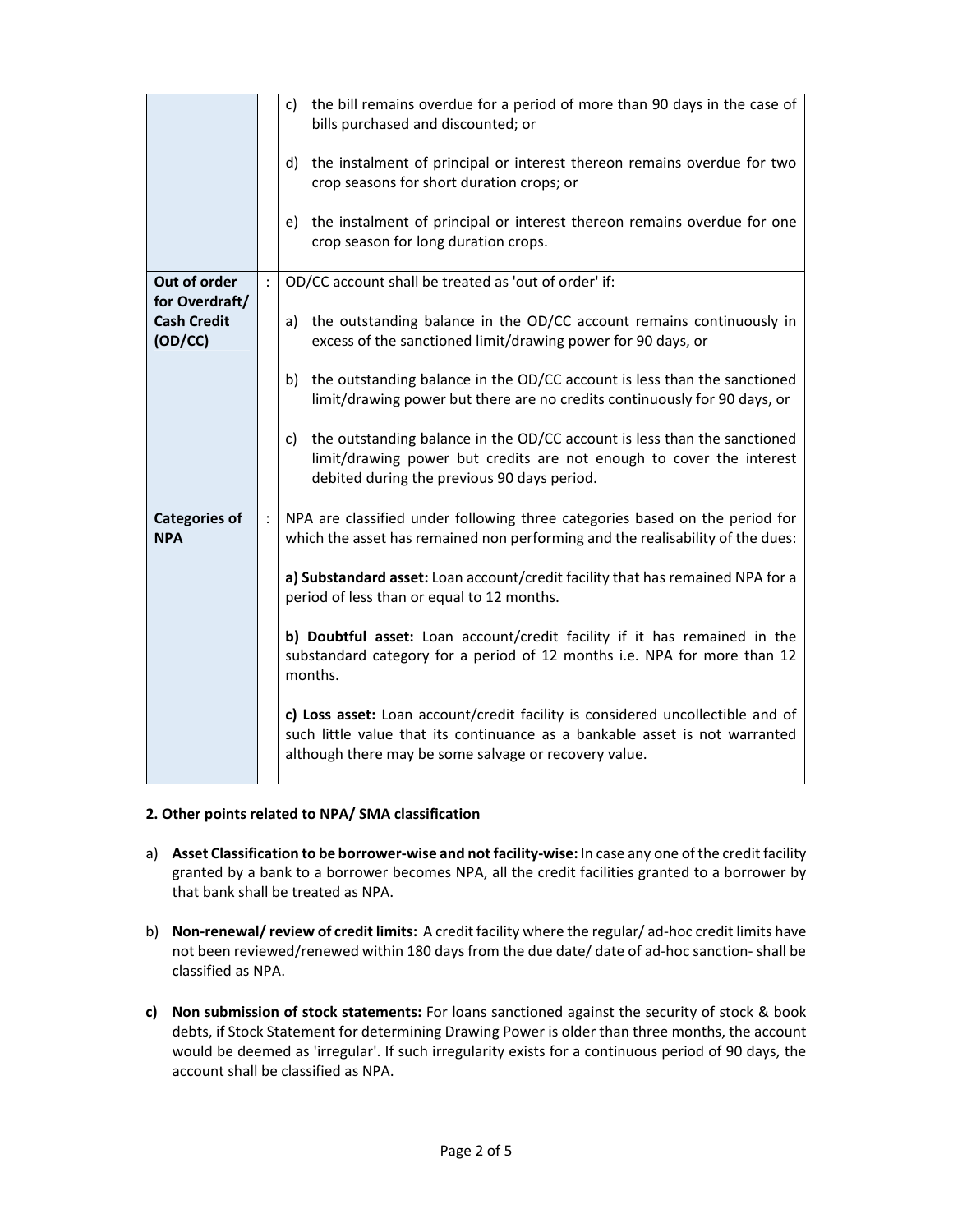- d) **Upgradation of loan accounts classified as NPAs:** Loan accounts classified as NPAs can be upgraded as 'standard' asset only if entire arrears of interest and principal are paid by the borrower.
- *e)* **Flagging of borrower account as NPA/ SMA:** Borrower account is flagged as overdue by the bank as part of their day-end processes for the due date. Accordingly, classification of borrower accounts as SMA as well as NPA is done as part of day-end process for the relevant date. Any credit received before the day-end-process are considered for calculation of delinquency at the time of undertaking the Asset Classification process. Any credit received subsequently are treated as receipts for the subsequent day. *For example- If a loan instalment due on March 1, 2022- is not paid on March 1 till day end, after day end on March 1, 2022, the borrower account classification shall be SMA-0.*
- f) **Relevance of the Principle of 'First-In-First-Out' (FIFO) in appropriation of payments into the borrowal account:** The principle of FIFO i.e., 'First In, First Out' accounting method is relevant to arrive at the number of days of overdue for determining the SMA/NPA status. The FIFO principle assumes that- the oldest outstanding dues in the loan account needs to be cleared first .The FIFO method thus requires that what is due first must be paid by the borrowing entity first.
- g) **Reporting requirements:** As per the RBI guidelines, banks are required to report stress/default/ NPA to Central Repository Information of Large Credit (CRILC), Credit Information Companies (CICs); etc. from time to time which impact the credit history of the borrowers and attendant repercussions.

## *For example:*

- *If in any loan account as on Feb 1, 2022 there is no overdue and an amount of INR X is becoming "due" for payment towards principal instalment/interest/charges, then any payment being credited on or after 1 Feb 2022 in the loan account will be used to pay off the dues outstanding as on Feb 1, 2022.*
- *Assuming that nothing is paid or there is partial payment (INR Y) of dues during the month of February, the overdue as on March 1, 2022 will be INR X-Y.*
- **•** Additionally, an amount of INR Z becomes due as on March 1, 2022. Now any payment/ partial *payment into the account on or after March 1, 2022 will be first utilized to pay off the partial due of Feb 1, 2022 (INR X-Y)*
- *If there is more recovery than the INR X-Y, then after recovering dues of Feb 1, 2022, the remaining amount will be treated as recovery towards due of March 1, 2022.*

The age of oldest dues is reckoned in days from the date on which the oldest payment is due and continues to remain unpaid. In the aforesaid illustration, if the dues relating to Feb 1, 2022 remains unpaid till March 1, 2022, the age of the oldest dues is reckoned as 29 days on March 2, 2022.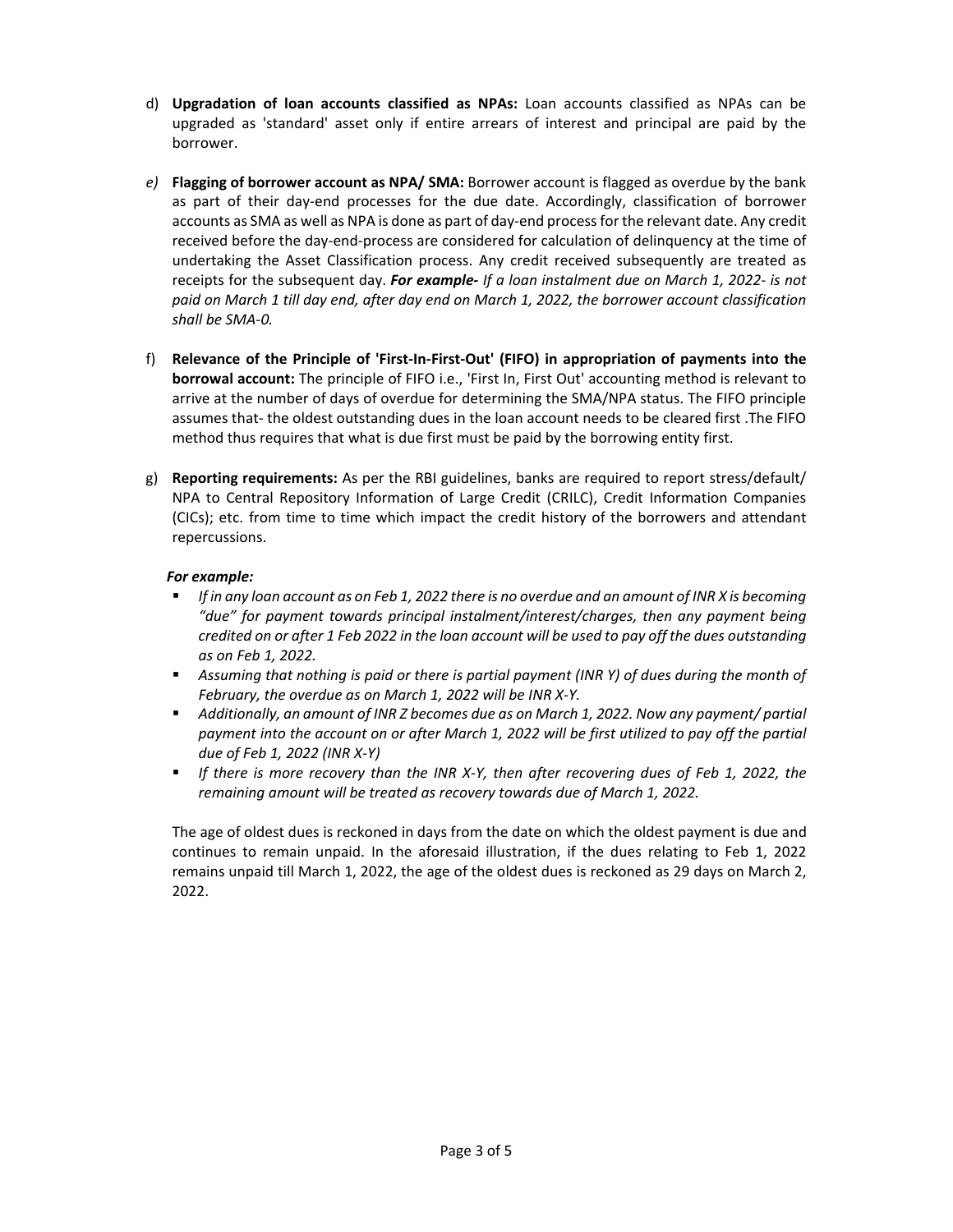# **3. Illustrative movement of an account to SMA/NPA category based on delay/ non-payment of dues and subsequent up-gradation to Standard category at day end process**

| Due date<br>of<br>payment | Payment<br>date    | <b>Payment covers</b>                                                                                          | Age of<br>oldest<br>dues in<br>days | SMA/NPA<br>categorisa<br>tion | <b>SMA since</b><br>Date/ SMA<br>class date | <b>NPA</b><br>categoris<br>ation | <b>NPA</b><br>Date |
|---------------------------|--------------------|----------------------------------------------------------------------------------------------------------------|-------------------------------------|-------------------------------|---------------------------------------------|----------------------------------|--------------------|
| 1,<br>Jan<br>2022         | Jan<br>1,<br>2022  | Entire dues up to Jan 1,<br>2022                                                                               | 0                                   | <b>NIL</b>                    | <b>NA</b>                                   | <b>NA</b>                        | <b>NA</b>          |
| Feb<br>1,<br>2022         | Feb<br>1,<br>2022  | Partly paid dues of Feb 1,<br>2022                                                                             | $\mathbf{1}$                        | SMA-0                         | Feb<br>1,<br>2022                           | <b>NA</b>                        | NA                 |
| Feb<br>1,<br>2022         | Feb<br>2,<br>2022  | Partly paid dues of Feb 1,<br>2022                                                                             | $\overline{2}$                      | SMA-0                         | 1,<br>Feb<br>2022                           | <b>NA</b>                        | <b>NA</b>          |
| March 1,<br>2022          |                    | Dues of Feb 1, 2022 not<br>fully paid, March 1, 2022 is<br>also due at EOD March 1,<br>2022                    | 29                                  | SMA-0                         | Feb<br>1,<br>2022                           | <b>NA</b>                        | NA                 |
|                           |                    | Dues of Feb 1, 2022 fully<br>paid, dues for March 1,<br>2022 not paid at<br>EOD<br>March 1, 2022               | $\mathbf{1}$                        | SMA-0                         | March<br>1,<br>2022                         | <b>NA</b>                        | NA                 |
|                           |                    | No payment of full dues of<br>Feb 1, 2022 and March 1,<br>2022 at EOD March 3, 2022                            | 31                                  | $SMA-1$                       | Feb<br>1,<br>2022/<br>March<br>3,<br>2022   | <b>NA</b>                        | <b>NA</b>          |
|                           |                    | Dues of Feb 1, 2022 fully<br>paid, dues for March 1,<br>2022 not fully paid at EOD<br>March 1, 2022            | $\mathbf{1}$                        | SMA-0                         | March<br>1,<br>2022                         | <b>NA</b>                        | <b>NA</b>          |
| April<br>1,<br>2022       |                    | No payment of dues of Feb<br>1, 2022, March 1, 2022 and<br>amount due on April 1,<br>2022 at EOD April 1, 2022 | 60                                  | $SMA-1$                       | Feb<br>1,<br>2022/<br>March<br>3,<br>2022   | <b>NA</b>                        | NA.                |
|                           |                    | No payment of dues of Feb<br>1, 2022 till April 1, 2022 at<br>EOD April 2, 2022                                | 61                                  | SMA-2                         | Feb<br>1,<br>2022/ April<br>2, 2022         | <b>NA</b>                        | NA                 |
| May<br>1,<br>2022         |                    | No payment of dues of Feb<br>1, 2022 till May 1, 2022 at<br>EOD May 1, 2022                                    | 90                                  | $SMA-2$                       | Feb<br>1,<br>2022/ April<br>2,2022          | <b>NA</b>                        | $\sf NA$           |
|                           |                    | No payment of dues of Feb<br>1, 2022 till May 1, 2022 at<br>EOD May 2, 2022                                    | 91                                  | <b>NPA</b>                    | <b>NA</b>                                   | <b>NPA</b>                       | May<br>2,<br>2022  |
| June<br>1,<br>2022        | June<br>1,<br>2022 | Fully paid dues of Feb 1,<br>2022 at EOD June 1, 2022<br>(Dues of March 1, 2022<br>onwards are still unpaid)   | 93                                  | <b>NPA</b>                    | <b>NA</b>                                   | <b>NPA</b>                       | May<br>2,<br>2022  |